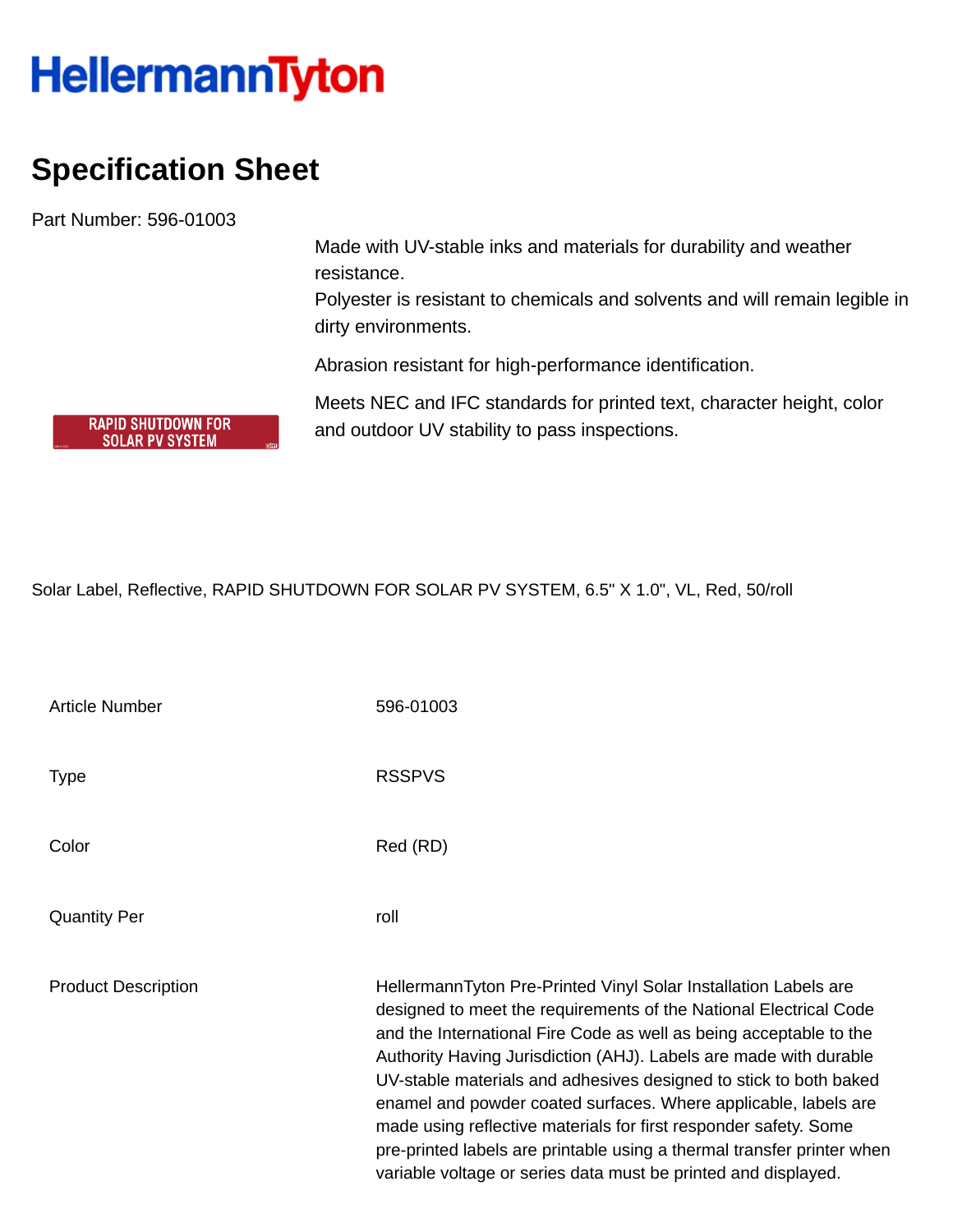| <b>Short Description</b>  | Solar Label, Reflective, RAPID SHUTDOWN FOR SOLAR PV<br>SYSTEM, 6.5" X 1.0", VL, Red, 50/roll |  |
|---------------------------|-----------------------------------------------------------------------------------------------|--|
| <b>Global Part Name</b>   | RSSPVS-505/281-RD                                                                             |  |
| Width W (Imperial)        | 6.5                                                                                           |  |
| Width W (Metric)          | 165.1                                                                                         |  |
| Thickness T (Imperial)    | 0.0025                                                                                        |  |
| Thickness T (Metric)      | 64.0                                                                                          |  |
| Height H (Imperial)       | $1.0\,$                                                                                       |  |
| Height H (Metric)         | 25.40                                                                                         |  |
| Width of Liner (Metric)   | 28.57                                                                                         |  |
| Width of Liner (Imperial) | 1.125                                                                                         |  |
|                           |                                                                                               |  |
| Material                  | Type 505/281, UV-stabilized reflective vinyl with clear polyester<br>laminate (505/281)       |  |
| <b>Material Shortcut</b>  | 505/281                                                                                       |  |
| Adhesive                  | Acrylic                                                                                       |  |
| Halogen Free              | No                                                                                            |  |